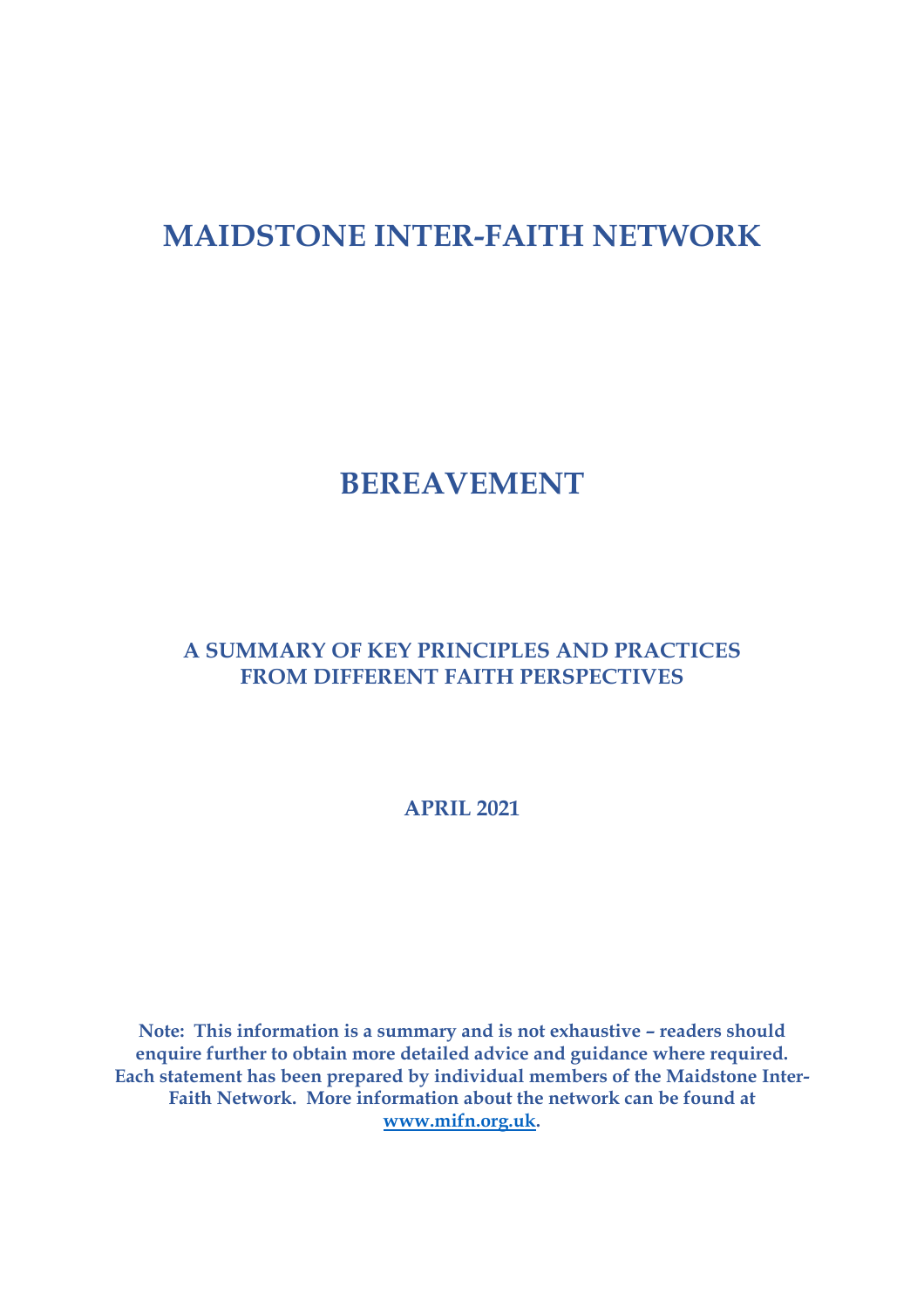## **1 ISLAM - prepared by Nicky Younosi**

Muslims believe that death is a surety. All will die except God. To Him we belong and to him we will return. Our time is written and nothing can change that. Death needs an excuse, so one says a person died of age, illness or an accident. A Muslim does not say, "if this were so the person would not have died". When our time is up, our time is up. Muslims believe that life, death, suffering and joy are derived from God and God, only God, gives us the strength and patience to endure and survive. Death of a loved one is accepted as God's Will and a Muslim bows his head and accepts.

The funeral takes place as soon as possible, usually on the same day or within twenty four hours. Under exceptional circumstances e.g. an immediate family member is travelling to attend the last rites, the funeral may be delayed, but not for too long. A Muslim must be buried, never cremated. Sea burials are permitted.

Grieving may never really or fully end and the mourning period is three days, when special prayers are offered. Special prayers are offered for forty days after which widows come out of seclusion. Special prayers will be offered on the first anniversary of death.

The period of mourning is one of devotion and receiving visitors for condolence. When a person dies or at the news of a death, Muslims say, "to God we belong and to God we return".

Support is not sought outside the family and close circle of friends. In fact it is not sought at all as it is already there, very generously provided.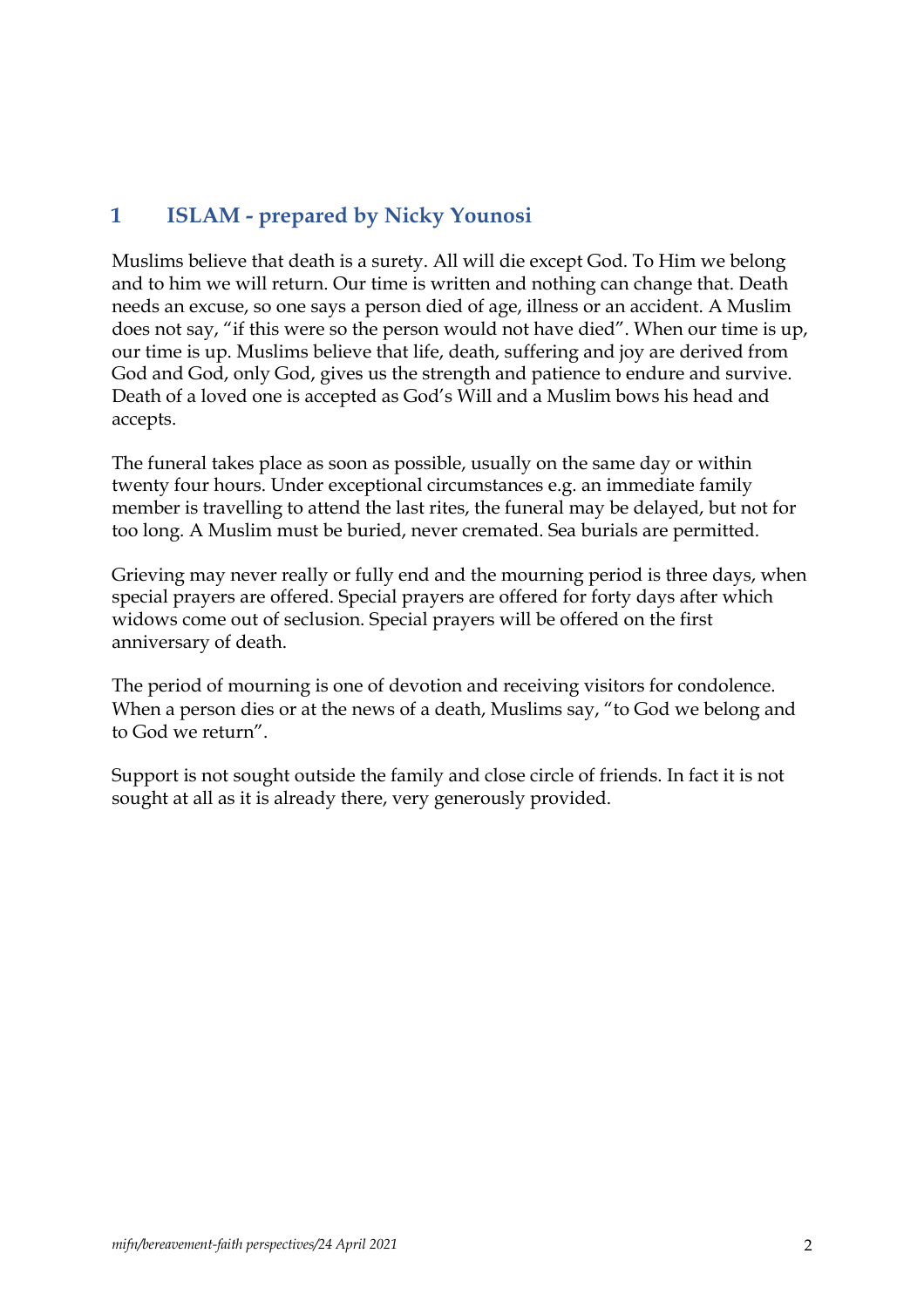### **2 JUDAISM - prepared by Anne Goldstein**

The Jewish practice of burying the deceased very soon after death, often within 24 hours, means the mourner has to act at speed to get arrangements in place. Most members of synagogues belong to a burial society that helps with this. As well as their family, the bereaved are supported by their rabbi, their synagogue and their community. Jewish people say that a sorrow shared is a sorrow halved.

While Orthodox and Reform Jews do not accept cremation, the Liberal Jewish community allows this. Clear stages of mourning support the bereaved through the time that follows. After a funeral, the emphasis in Jewish tradition moves from honouring the dead to supporting the mourner and affirming the continuity of life. Customs vary with the level of observance of the mourners and not every Jewish people follows all these. It is usual to light a memorial candle when the bereaved person returns from a funeral. Some will eat a mourners' meal of consolation, which include hard-boiled egg. This is a symbol of the cycle of life.

A seven day period of mourning at home begins on the day of the funeral, known as shiva (seven). Visitors come to give comfort and bring food to the mourners, who sit on low chairs, reflecting their low spirits. It is not the Jewish custom to send flowers. A letter of sympathy is valued, or a donation to an appropriate charity. The Mourner's Kaddish prayer is said each evening during a service at home. This is a statement of faith in God and a hope for peace. A tribute to the deceased is given and visitors wish the mourners the traditional 'long life'. Synagogues aid bereaved people who do not have family to support them and rabbis respond to burial requests from non-members of their congregation.

The next stage of mourning is the thirty days of sheloshim (thirty). While the bereaved person goes back to work, cooks and does housework, Jewish tradition recognises that life has changed. Mourners will not attend celebratory events, such as parties and concerts, during this time. For people who have lost a parent, the mourning period continues for a year. The Kaddish prayer is recited daily. A stone-setting ceremony or consecration, from between nine to eleven months after the death, is held at the burial ground. Flowers are not used in a Jewish cemetery, but it is a custom to leave a stone on top of the grave when you have visited. Rabbis are trained in giving support through bereavement. Synagogues also have volunteers who are responsible for welfare. They help members by keeping in regular contact, phoning the mourner on the Hebrew date of their bereavement (yahrzeit) and reminding them to light a memorial candle. Synagogues also read out the name of the deceased during the service and the bereaved may be asked if they would like to read from the Torah to honour the memory of their loved one. *There are three ascending levels of mourning: with tears — that is the lowest. With silence — that is higher. And with a song — that is the highest.* A Hassidic Jewish teaching

**Jewish Kent** www.jewishkent.org.uk

**Jewish Care Jewish Bereavement Counselling Service** www.jbcs.org.uk/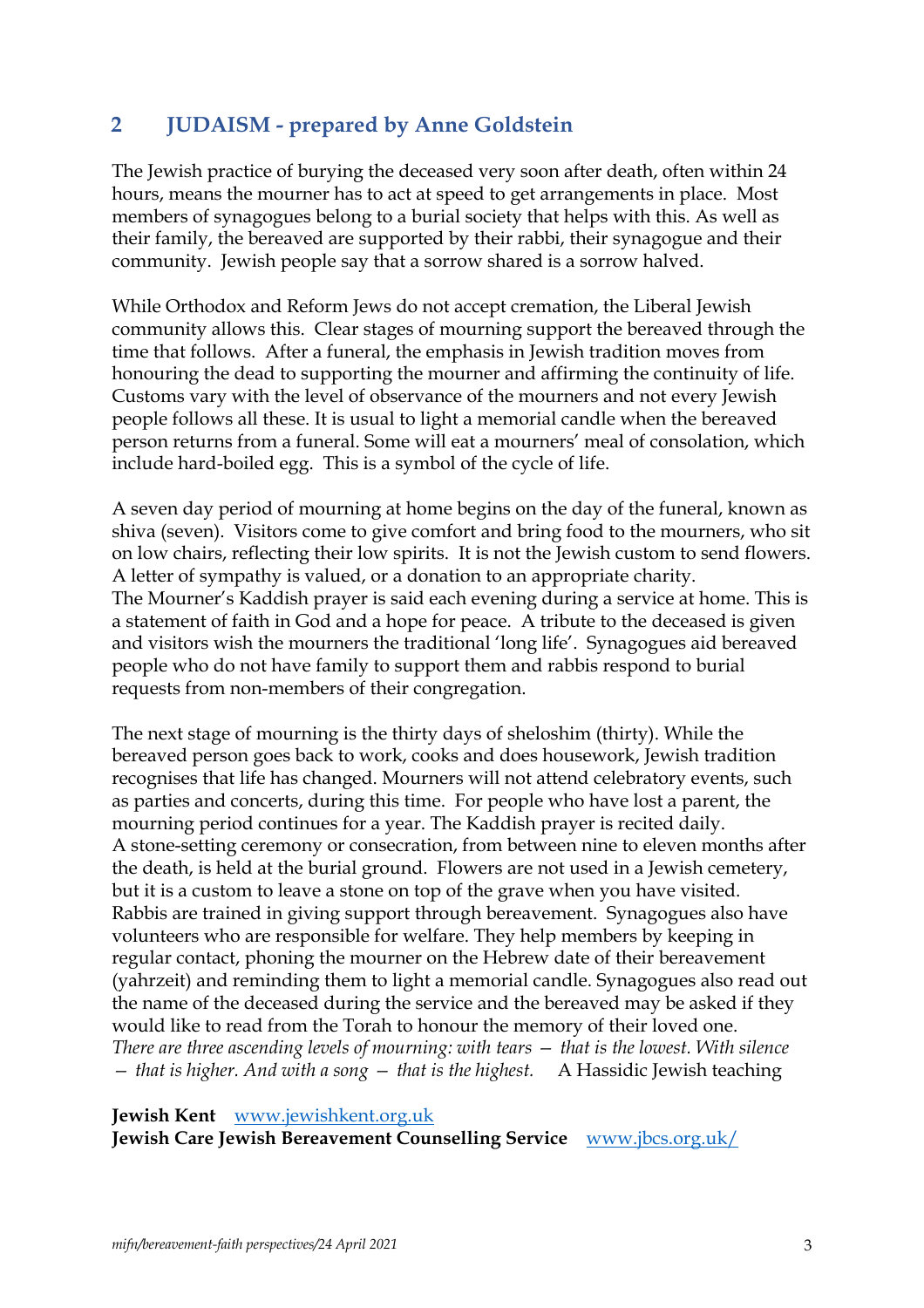## **3 CHRISTIAN SCIENCE - prepared by Elinor Hutchison**

Christian Scientists are likely to turn to God first and foremost when dealing with any challenge and this would also include a bereavement. They believe in a loving God who cares for all his children and is always there for them. Most Christian Scientists would turn for comfort to the inspirational writings of the Bible and to the works of Mary Baker Eddy, the founder and discoverer of Christian Science.

Church members may be asked to pray for the bereaved person. Loving support could be given by any church member as requested. While bereavement is often very distressing and hard to deal with Christian Scientists have the hope that grief can give way to the gentle, irresistible comfort we gain through our understanding of our unity with God, His infinite love and His unfailing care for all of us and the Biblical promise of the eternality of Life. A deeper understanding of this can give such comfort to the one "left behind".

If needed the recently bereaved may decide to contact a Christian Science Practitioner for further support. A Christian Science Practitioner is someone who is in the full time practice of Christian Science healing. They offer comforting prayerful support as well as answering questions or offering deeper spiritual insights as needed.

Each church has a Care Committee which is made up of a number of selected members. Their role is to offer confidential practical as well spiritual help as needed and they will often offer this to a bereaved member.

Christian Scientists are free of course to contact any other external agencies if they feel the need to do so.

"Blessed are they that mourn for they shall be comforted." The Bible, Matthew 5.

Christian Science Society, Vinters Road*,* Maidstone, ME14 5DX. Tel. 01622 685830. Church email: csmaidstone@gmail.com Website: www.csmaidstone.co.uk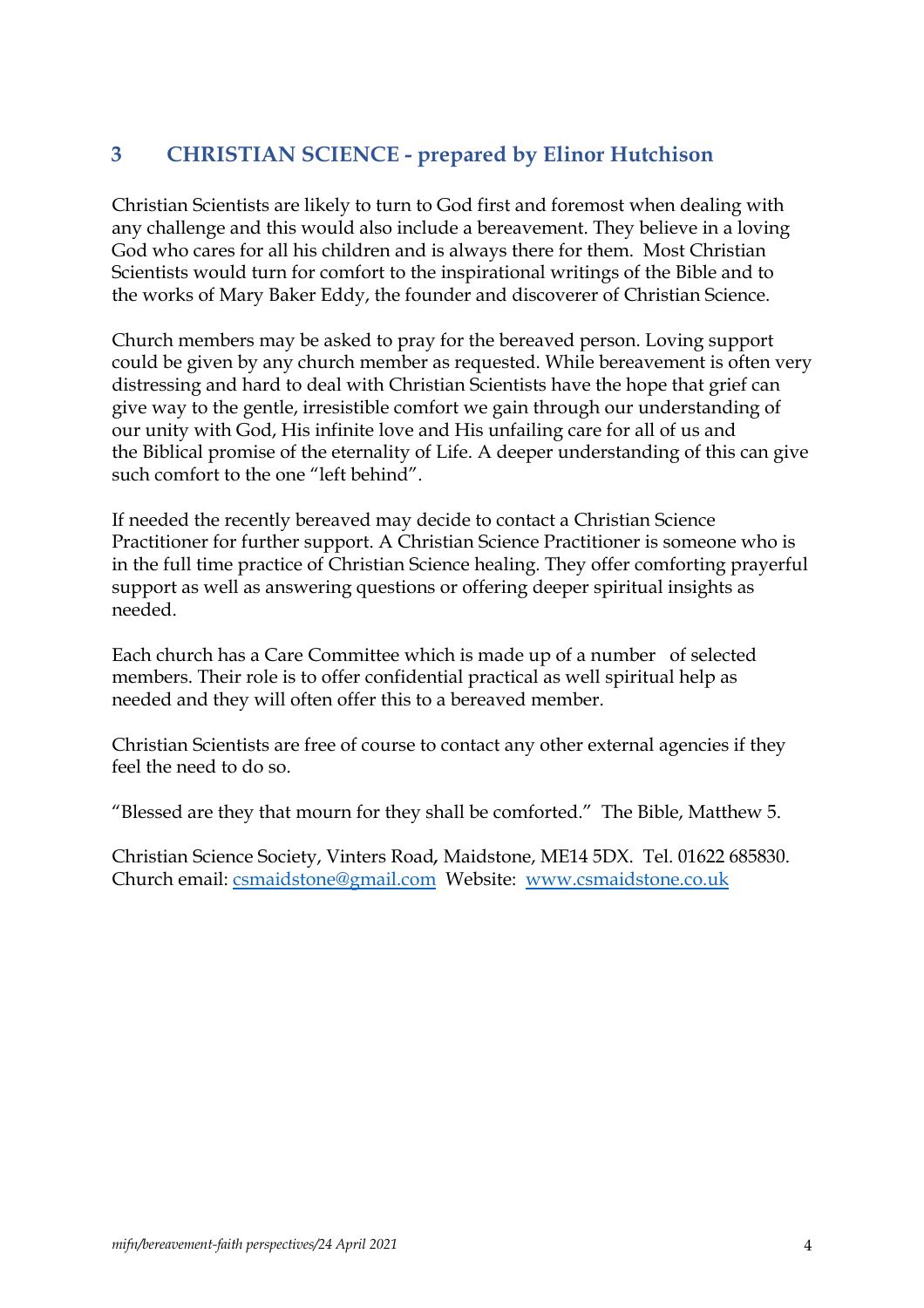#### **4 METHODIST (Christian) - prepared by Bonni-Belle Pickard**

Methodist churches are known for the 'pastoral care' of our congregations, so the time of bereavement is one in which we try especially be aware of pastoral needs of the family. In multi-cultural Britain, this can range from sending cards and making phone calls to providing meals and going to sit with family members in the days after the bereavement; the care can and is provided by lay members of the congregation as well as the minister.

A funeral and/or Service of Thanksgiving is usually performed by the minister of the church in close consultation with the family. The funeral service will include prayers, scripture readings, and hymns as well as the formal Commendation and Committal (of the deceased into God's care) and usually takes place at the crematorium/cemetery. The Service of Thanksgiving will often take place at the church, either before or after the funeral. During that service, family members and friends often give tributes to the deceased and celebrate the life they and the congregation shared together. A tea with a spread of cakes and sandwiches often follows in the church hall with photos of the deceased sparking conversations and about shared memories.

The bodies of most deceased Christians in contemporary Britain are cremated, though burials are still performed when and where burial plots are available to the family. Following cremation, some Christians choose to scatter the ashes of their deceased members in a place of significance to the deceased; there are prayers available for such services.

Each year near the beginning of November, many churches will offer 'Remembering' or 'Bereavement' or 'All Souls' services during which they especially remember those of the congregation/community which have died over the past year. The service often includes lighting of candles, prayers, and hymns – and is followed by cake and coffee. This service is usually a week before the national Remembrance Day services in which the larger national memory is directed back especially to those who died during times of war and conflict.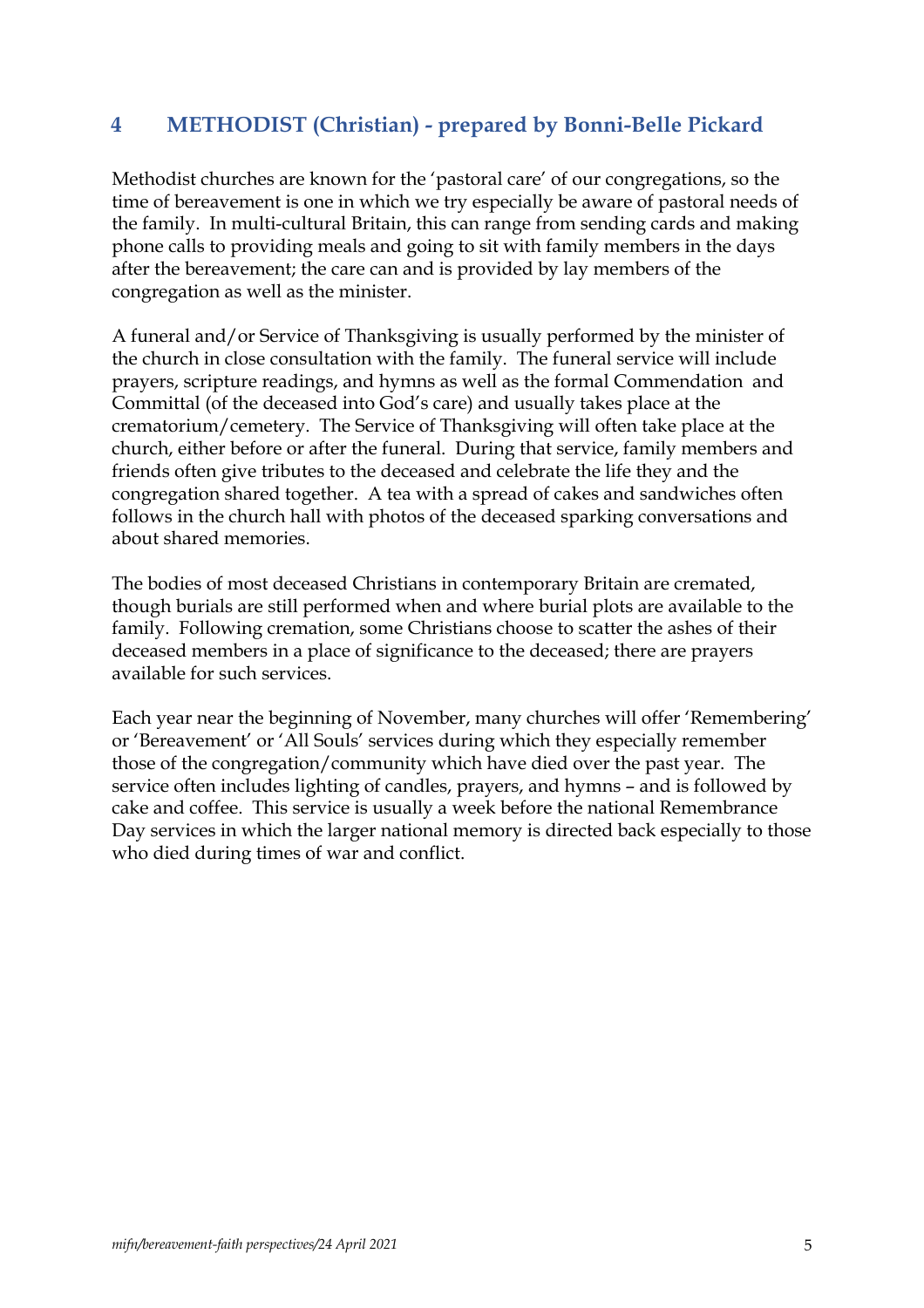# **5 BAHÁ'Í - prepared by David Grant**

The Bahá'í Faith is an independent world religion. The fundamental principles enunciated by Bahá'u'lláh, the Prophet-Founder of the Bahá'í Faith, are the Oneness of God, the Oneness of Religion and the Oneness of Humankind. Bahá'u'lláh taught that divine revelation is a continuous and progressive process and that the missions of the Messengers of God represent successive stages in the spiritual evolution of human society.

The purpose of human life for Bahá'ís is to know and love God, to acquire virtues and spiritual qualities, and to carry forward an ever-advancing civilisation. Bahá'ís view life in this world as a preparation for life in the next world. The soul comes into existence at conception and is immortal. Bahá'í teachings describe life and death as parts of an eternal process of growth. In this world and after death an individual's soul develops and evolves as it draws nearer to God. Heaven is described as nearness to God; hell is separation from God. The soul is not reborn in a different body. Bahá'u'lláh said that death is reunion with God.

The anguish of earthly separation from a loved one may be assuaged by a dignified funeral conducted in a spiritual atmosphere which combines respect for the dead person with the awareness of the richer and wider experience that the soul is now enjoying. Bahá'í funerals often include prayers, writings and music but there is no set format – this is a matter for the family of the deceased to decide. Given that the Bahá'í Faith has no clergy, the funeral would usually be hosted by a member of the nearest Local Spiritual Assembly, a local Bahá'í or a member of the deceased's family. Essentially, there are only three requirements for a Bahá'í funeral:

- the body must be buried (not cremated)
- the burial must take place within one hour's journey from the place of death
- the 'Prayer for the Dead' should be said before the interment (https://www.bahaiprayers.org/depart1.htm)

When someone passes, family and friends will provide support as necessary – there are no formalities or rituals associated with the period after a person's passing. In some cases a memorial service may be held to remember and celebrate the person's life. Should additional help be required to support the family, this can be accessed via the pastoral care team at the Offices of the National Spiritual Assembly of the Bahá'ís of the UK. Bahá'ís may also access any reputable support agency that can provide help (e.g. CRUSE - https://www.ataloss.org). The nature and type of support provided will depend on individual circumstances.

More information about bereavement, preparation of the body prior to interment and funerals can be obtained from the National Spiritual Assembly of the Bahá'ís of the UK, 27 Rutland Gate, London SW7 1PD Tel: 020 7584 2566 www.bahai.org.uk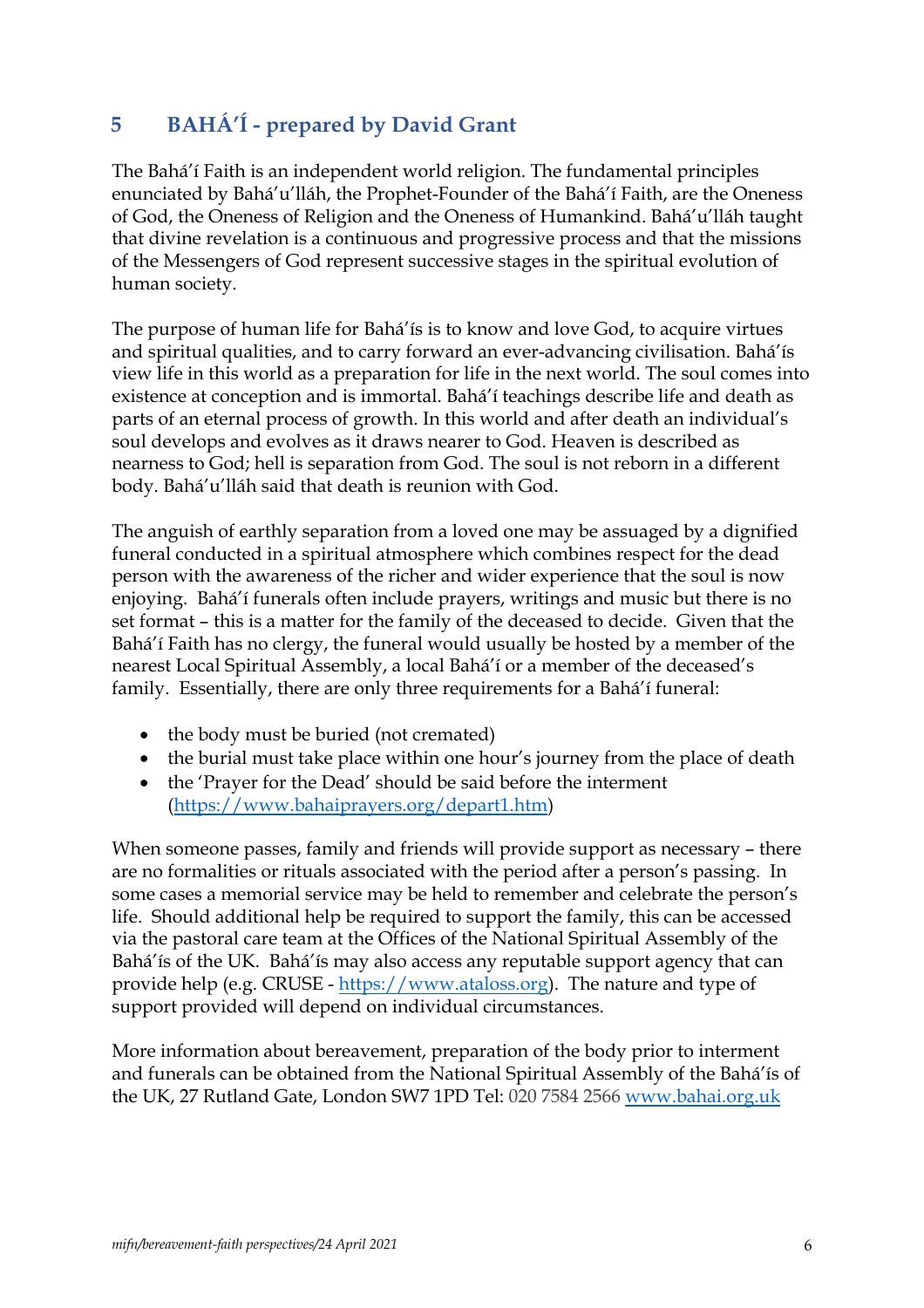#### **6 BUDDHISM - prepared by Pam Warner**

Funeral rites vary in Buddhism due to the different cultures where Buddhism has taken root. In southern Asia Buddhist funerals are held in temples and led by *bhikkhus* (male monks) who chant prayers and give blessings to the deceased and their family. The burial or cremation is performed quite soon after the person has died due to the hot climate.

According to the Tibetan Buddhist tradition, there is a belief that the consciousness of the deceased is held in a *bardo* – a state of existence intermediate between two lives on earth, which lasts for 49 days. The belief is that after death and before one's next birth, when one's consciousness is not connected with a physical body, one experiences a variety of phenomena which will lead to another birth. Family, friends and the monastic community will sit and quietly chant for the deceased person to have a fortunate rebirth. In the plateau of Tibet they would have a 'sky burial', which is when a person, skilled in cutting up a human body, lays the body parts high in the mountains for the birds and animals to consume. This act is symbolic of the elemental nature of our bodies made of earth, water, fire and air, and returning them back to nature.

In western traditions, if possible or in a monastery, the body is displayed in an open casket with an image of the deceased and an image of the Buddha nearby. Mourners may also lay candles, fruit, flowers and incense around the body. They also meditate and chant verses on universal loving-kindness (*mettā*), rejoice in the deceased's good qualities and talk about the person's life. After the ceremony, the deceased is either buried or cremated. Some families like to incorporate Christian or Jewish elements. Buddhists generally favour cremation, but embalming is allowed as well: families choose according to their personal preference. In the West, there is no rule governing when the burial or cremation takes place, and organ donation is not prohibited.

Rebirth is a key teaching in Buddhism: it is dependent upon actions of multiple previous lives including the last life of the deceased. As a general rule of thumb, kindness, compassion, generosity and other skilful acts lead to a favourable rebirth. Hatred, ill-will, stinginess, sexual misconduct and other unskilful acts lead to an unfavourable rebirth. The whole process of rebirth is very complicated, and one cannot judge a person for having a disability or being disadvantaged as there are many other causes and conditions for birth to take place. This is important to understand. Another important part of Buddhist practice in everyday life is to contemplate our own mortality and that of all sentient life. Encompassing impermanence and change allows us to embrace life in its fullest, appreciating each moment as it could be our last.